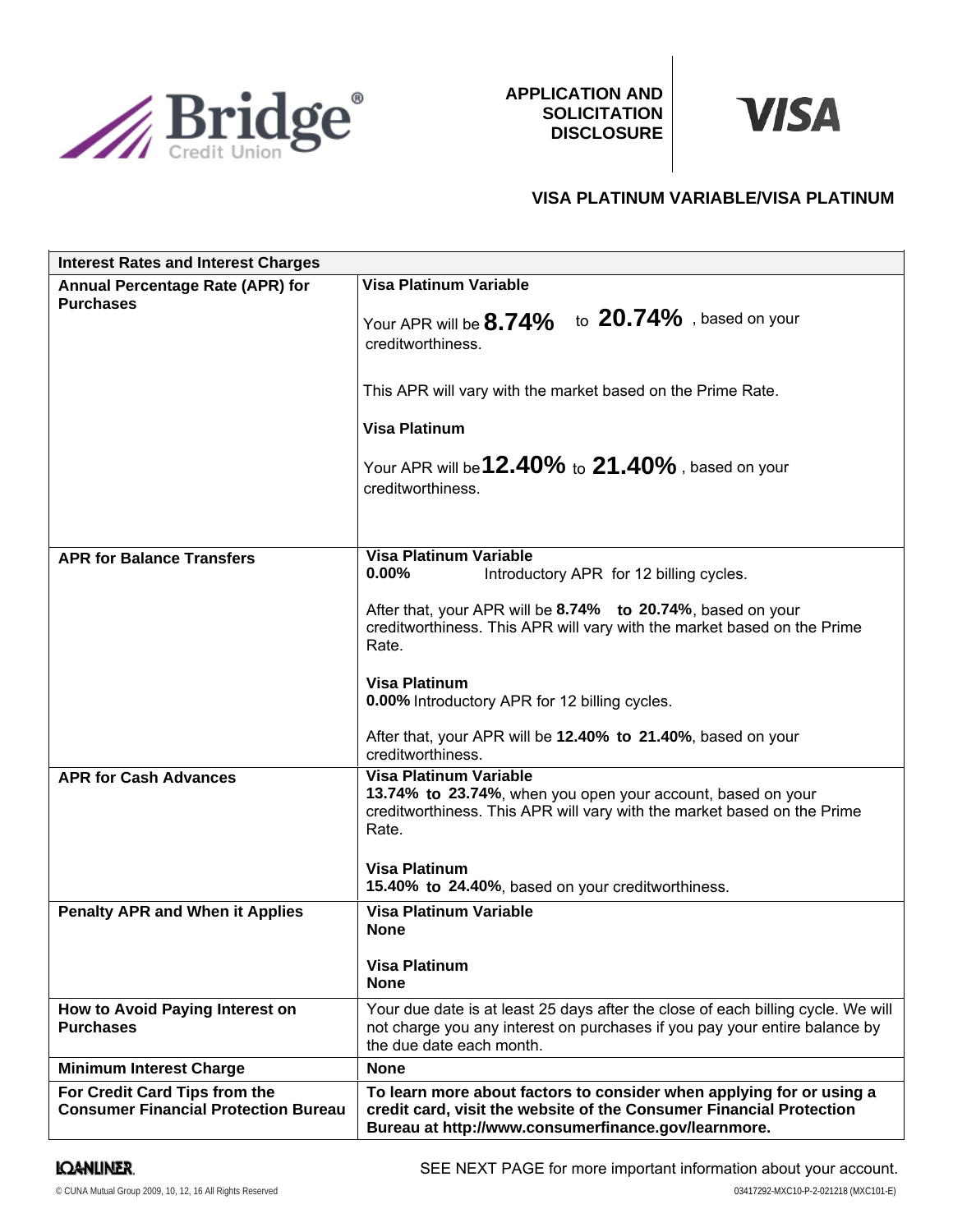| <b>Fees</b>                        |               |
|------------------------------------|---------------|
| <b>Set-up and Maintenance Fees</b> |               |
| - Annual Fee                       | <b>None</b>   |
| - Account Set-up Fee               | <b>None</b>   |
| - Program Fee                      | <b>None</b>   |
| - Participation Fee                | <b>None</b>   |
| - Additional Card Fee              | <b>None</b>   |
| - Application Fee                  | <b>None</b>   |
| <b>Transaction Fees</b>            |               |
| - Balance Transfer Fee             | <b>None</b>   |
| - Cash Advance Fee                 | <b>None</b>   |
| - Foreign Transaction Fee          | <b>None</b>   |
| - Transaction Fee for Purchases    | <b>None</b>   |
| <b>Penalty Fees</b>                |               |
| - Late Payment Fee                 | Up to \$25.00 |
| - Over-the-Credit Limit Fee        | <b>None</b>   |
| - Returned Payment Fee             | Up to \$33.00 |

## **How We Will Calculate Your Balance:**

We use a method called "average daily balance (including new purchases)."

#### **Promotional Period for Introductory APR:**

The Introductory APR for balance transfers will apply to transactions posted to your account through the promotional period following the opening of your account. Any existing balances on Bridge Credit Union, Inc. loan or credit card accounts are not eligible for the Introductory APR for balance transfers.

#### **Effective Date:**

The information about the costs of the card described in this application is accurate as of: This information may have changed after that date. To find out what may have changed, contact the Credit Union.

May 5, 2022

**For California Borrowers, the Visa Platinum Variable and Visa Platinum are secured credit cards. Credit extended** under this credit card account is secured by various personal property and money including, but not limited to: (a) any goods you purchase with this account, (b) any shares you specifically pledge as collateral for this account on a separate Pledge of Shares, (c) all shares you have in any individual or joint account with the Credit Union excluding shares in an Individual Retirement Account or in any other account that would lose special tax treatment under state or federal law, and (d) collateral securing other loans you have with the Credit Union **excluding dwellings. Notwithstanding the foregoing, you acknowledge and agree that during any periods when** you are a covered borrower under the Military Lending Act your credit card will be secured by any specific Pledge of Shares you grant us but will not be secured by all shares you have in any individual or joint account with the Credit Union. For clarity, you will not be deemed a covered borrower if: (i) you establish your credit card **account when you are not a covered borrower; or (ii) you cease to be a covered borrower.**

### **Other Fees & Disclosures:**

Late Payment Fee:

\$25.00 or the amount of the required minimum payment, whichever is less, if you are five or more days late in making a payment.

#### Returned Payment Fee:

\$33.00 or the amount of the required minimum payment, whichever is less.

#### Returned Convenience Check Fee:

\$33.00 or the amount of the returned convenience check, whichever is less.

Card Replacement Fee: \$5.00.